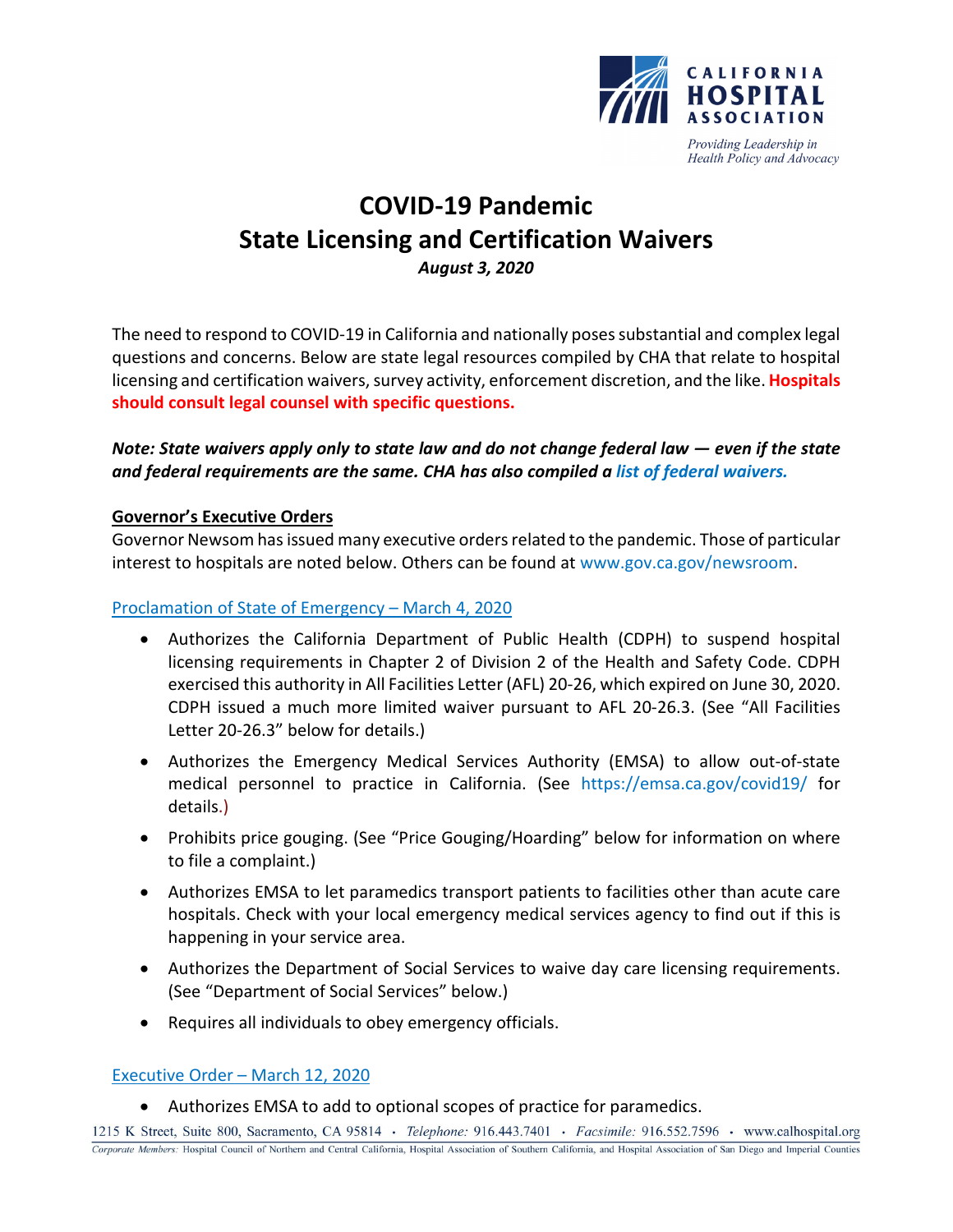- Authorizes the California Health and Human Services Agency and the Office of Emergency Services to identify and make available — through contracts or power to commandeer medical and other facilities to respond to the pandemic.
- Suspends certain licensing and certification requirements for laboratory personnel performing COVID-19 testing (see Executive Order for details).
- Requires all residents to obey orders and guidance of state and local health officials.

## [Executive Order –](https://www.gov.ca.gov/wp-content/uploads/2020/03/3.15.2020-COVID-19-Facilities.pdf) March 15, 2020

- Directs CDPH and Cal/OSHA staff to focus on providing technical assistance and support to health care facilities; limits agencies' enforcement activity to allegations of the most serious violations impacting health and safety.
- Allows asymptomatic health care workers to continue to work, with precautions to prevent transmission.

## [Executive Order –](https://www.gov.ca.gov/2020/03/19/governor-gavin-newsom-issues-stay-at-home-order) March 19, 2020

- Initial stay-at-home order (has been modified several times, and now differs by county). Check your local health department for local orders (a list of public health departments is available [here\).](http://www.cdph.ca.gov/Pages/LocalHealthServicesAndOffices.aspx)
- Asks the health care delivery system to prioritize services to care for the sickest and to prioritize resources, including personal protective equipment. Local health departments may have issued orders requiring temporary cessation of non-essential procedures.

## [Executive Order –](https://www.gov.ca.gov/wp-content/uploads/2020/03/3.21.20-EO-N-35-20.pdf) March 21, 2020

Authorizes CDPH to waive licensing and staffing requirements for clinics, adult day health care, hospice, and mobile health care units. CDPH exercised this authority in AFL [20-30,](https://www.cdph.ca.gov/Programs/CHCQ/LCP/Pages/AFL-20-30.aspx) [AFL 20-34,](https://www.cdph.ca.gov/Programs/CHCQ/LCP/Pages/AFL-20-34.aspx) and [AFL 20-47.](https://www.cdph.ca.gov/Programs/CHCQ/LCP/Pages/AFL-20-47.aspx) AFLs 20-30 and 20-34 have been superseded and replace online by AFLs [20-30.1](https://www.cdph.ca.gov/Programs/CHCQ/LCP/Pages/AFL-20-30.aspx) and [20-34.2,](https://www.cdph.ca.gov/Programs/CHCQ/LCP/Pages/AFL-20-34.aspx) respectively. (See "CDPH All Facilities Letters" below for a link to all AFLs.)

#### [Executive Order –](https://www.gov.ca.gov/wp-content/uploads/2020/03/3.30.20-EO-N-39-20-text.pdf) March 30, 2020

- Authorizes CDPH to waive licensing and staffing requirements for hospitals and other health facilities. Note that CDPH had already waived most licensing and staffing requirements for hospitals on March 20 in AFL 20-26 (which expired and was superseded by AFL 20-26.3); this Executive Order allowed CDPH to waive some additional requirements for skilled nursing and other nonacute facilities. (See "Hospital Licensing - All Facilities Letter 20-26.3" below for more information about currently waived hospital requirements.)
- Authorizes CDPH to waive licensing and certification requirements and amend scope of practice for certified nursing assistants (CNAs), home health aides, nursing home administrators, and certified hemodialysis technicians. CDPH exercised this authority with respect to CNAs in AFL [20-35.1.](https://www.cdph.ca.gov/Programs/CHCQ/LCP/Pages/AFL-20-35.aspx) (See "CDPH All Facilities Letters" below for a link to all AFLs.)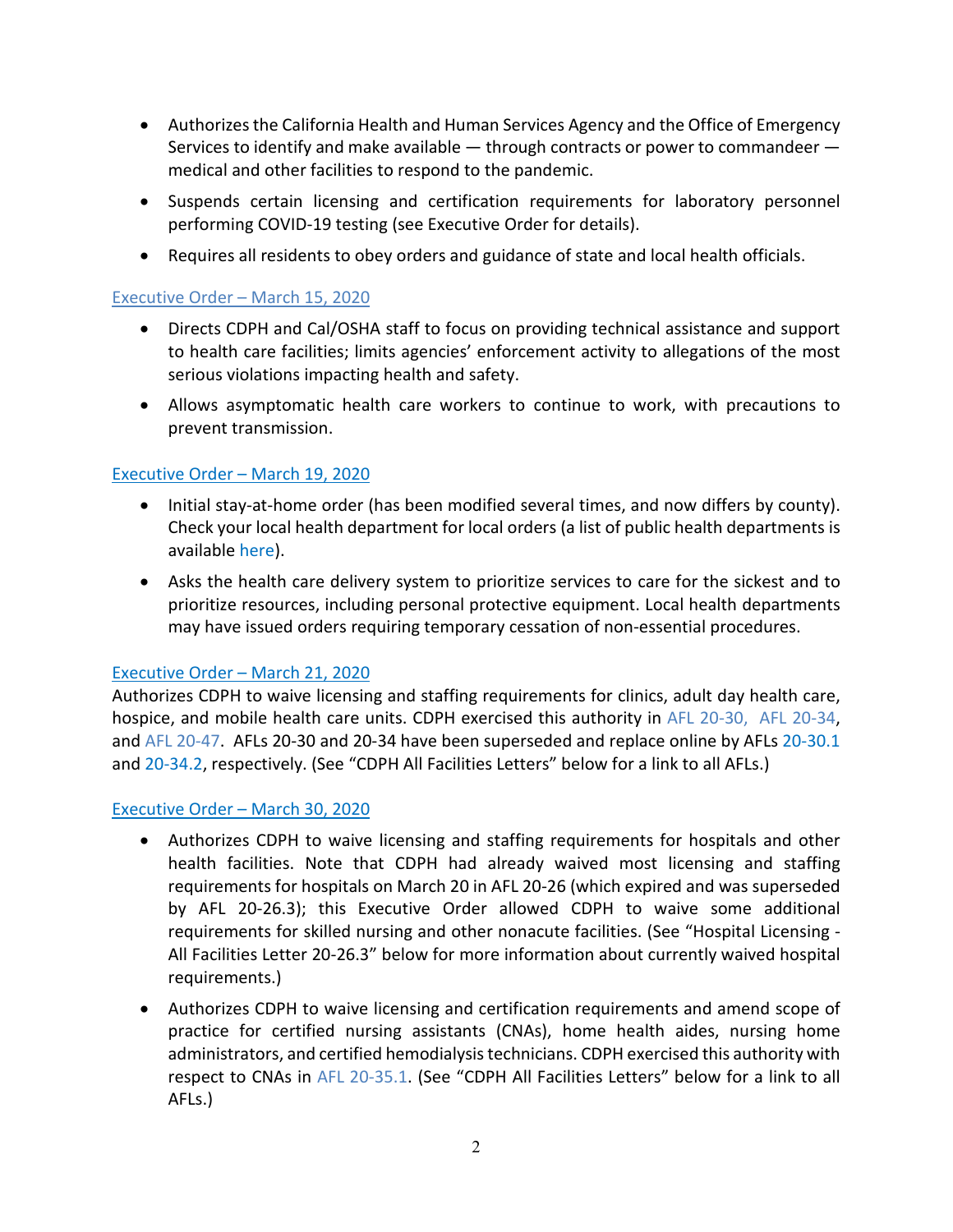- Suspends certain certification and permitting requirements of the Radiologic Technology Act – see Executive Order for details. (See also "Radiologic Health Branch" below for additional waivers.)
- Authorizes CDPH to waive hospital licensing requirements pertaining to the credentialing and privileging of physicians. These had already been waived in AFL-20-26, which expired on June 30, 2020, and was later superseded by AFL 20-26.3. (See "Hospital Licensing - All Facilities Letter 20-26.3" below for more information about currently waived hospital requirements.)
- Authorizes the California Department of Consumer Affairs (DCA) to waive professional licensure requirements and amend scope of practice for health care professionals. DCA has exercised this discretion; see "Department of Consumer Affairs" below for details.
- Authorizes EMSA to suspend licensing, certification, and training requirements for emergency medical technicians and paramedics, including allowing them to practice in any setting – including hospitals. EMSA has provided [details here](https://emsa.ca.gov/wp-content/uploads/sites/71/2020/05/EMSPersonnelGuidancePolicy-Revised-5-18-20.pdf) and [here.](https://emsa.ca.gov/wp-content/uploads/sites/71/2020/04/COVID-19-Paramedic-Licensure-Fact-Sheet.pdf)

# [Executive Order –](https://www.gov.ca.gov/wp-content/uploads/2020/04/4.3.20-EO-N-43-20.pdf) April 3, 2020

- Suspends the requirement to obtain oral or written consent from a patient for telehealth services. However, to be reimbursed by Medicare, beneficiary consent must be obtained and documented at least annually [84 Fed. Reg. 62699 (Nov. 15, 2019)]. CMS suggests (but doesn't require) that consent be obtained from the beneficiary, and cost-sharing amounts be reviewed with the beneficiary, prior to each service.
- Allows health care providers to use video chats and other applications to provide health services consistent with federal HIPAA guidelines and waivers. (See CHA's [list of federal](https://www.calhospital.org/sites/main/files/file-attachments/federal_waivers_4-13-20_final.pdf)  [waivers.](https://www.calhospital.org/sites/main/files/file-attachments/federal_waivers_4-13-20_final.pdf))
- Suspends state penalties for privacy breaches related to telehealth services, as well as penalties for late notifications.
- Lengthens the time frame for notifying CDPH and patient of breaches related to telehealth from 15 to 60 days. Se[e CHA's FAQ](https://www.calhospital.org/faqs-facility-licensing-certification) on breach reporting for more information.

## [Executive Order –](https://www.gov.ca.gov/wp-content/uploads/2020/04/4.16.20-EO-N-52-20-text.pdf) April 16, 2020

- Allows disclosure of COVID-19 test results electronically to patients before the test is reviewed by the ordering professional, under certain circumstances.
- Extends ambulance and commercial driver's licenses.
- Authorizes the California Department of Justice to continue processing background checks in alternative manners.

## [Executive Order —](https://www.gov.ca.gov/wp-content/uploads/2020/05/5.6.20-EO-N-62-20-text.pdf) May 6, 2020

Creates a rebuttable presumption for workers' compensation purposes that an employee who contracts COVID-19 did so on the job, if the employee tests positive within 14 days of being at work. See the order for details on coordinating workers' compensation benefits with paid sick leave and disability benefits. This order is effective retroactively to March 19 and ended on July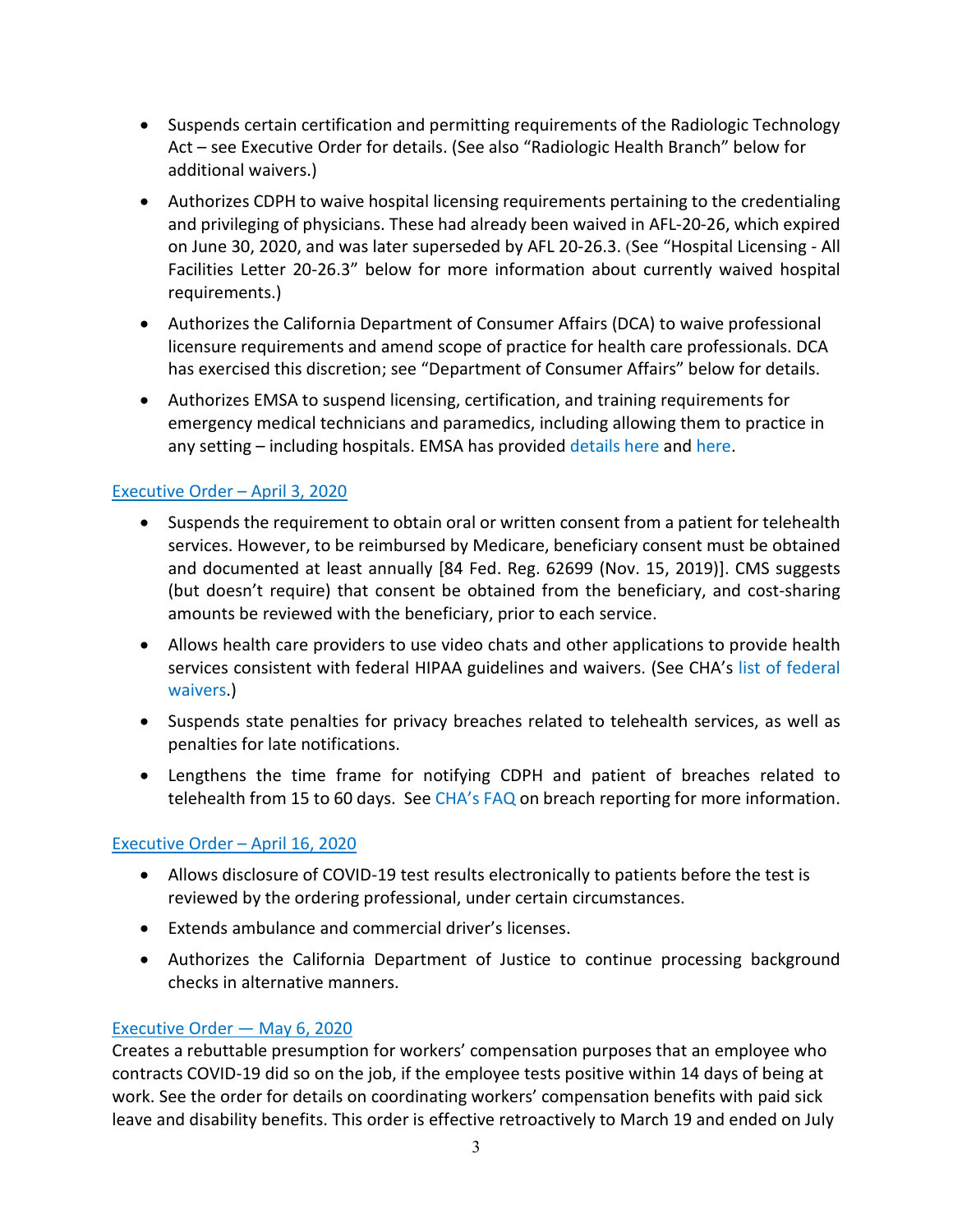6, 2020; however, three bills are pending in the Legislature on this subject. See [CHA's FAQ](https://www.calhospital.org/faqs-human-resources) for more information.

# **[California Department of Public Health](https://www.cdph.ca.gov/Programs/CHCQ/LCP/Pages/LNCAFL20.aspx) (CDPH) -- All Facilities Letters**

CDPH has issued many All Facilities Letters (AFLs) related to COVID-19. Those of continuing interest to hospitals at this point in the pandemic are noted below. See the CDPH website for other AFLs, including letters for skilled-nursing facilities, hospices, and other provider types.

• **Hospital Licensing:** [AFL 20-26.3](https://www.cdph.ca.gov/Programs/CHCQ/LCP/Pages/AFL-20-26.aspx)

AFL 20-26 waived hospital licensing and staffing requirements in Chapter 2 of Division 2 of the Health and Safety Code and accompanying regulations (Title 22), with a few exceptions. This waiver terminated on July 1 and was replaced by AFL 20-26.3, which is a narrower waiver. CHA has posted a copy of this waiver and important [details here.](https://www.calhospital.org/faqs-facility-licensing-certification) A hospital experiencing a COVID-19-related patient surge or staffing shortage may request a waiver of nurse-staffing ratios or any other hospital licensing requirement from CDPH by submitting [CDPH form 5000A](https://elink.clickdimensions.com/c/6/?T=ODg0NzgzNzQ%3AMDItYjIwMTgxLTBlNzM5ZThmMDRlNTRmOTJhYmQ5ODgxOTZiMzcyYzMy%3AY2RldmlAY2FsaG9zcGl0YWwub3Jn%3AY29udGFjdC1mZTVlZGFkMGFmYzllOTExYTg0MjAwMGQzYTNiNGNlZS1hMDczZWY2NzI1MjQ0ZWNiODg0ZGJhNWVmZTAwNjIyNw%3AZmFsc2U%3AMw%3A%3AaHR0cHM6Ly93d3cuY2RwaC5jYS5nb3YvQ0RQSCUyMERvY3VtZW50JTIwTGlicmFyeS9Db250cm9sbGVkRm9ybXMvY2RwaDUwMDBhLnBkZj9fY2xkZWU9WTJSbGRtbEFZMkZzYUc5emNHbDBZV3d1YjNKbiZyZWNpcGllbnRpZD1jb250YWN0LWZlNWVkYWQwYWZjOWU5MTFhODQyMDAwZDNhM2I0Y2VlLWEwNzNlZjY3MjUyNDRlY2I4ODRkYmE1ZWZlMDA2MjI3JmVzaWQ9ODA4M2ZlZjgtNjBiYS1lYTExLWE4MTItMDAwZDNhM2FiZGNm&K=xqkSZmfaNIIwrtCVNZ7WmQ) and providing supporting documentation to the CDPH Center for Health Care Quality duty officer at [CHCQDutyOfficer@cdph.ca.gov](mailto:CHCQDutyOfficer@cdph.ca.gov) and to the hospital's [CDPH district office.](https://www.cdph.ca.gov/Programs/CHCQ/LCP/Pages/DistrictOffices.aspx)

- **Coronavirus Health Care System Mitigation Playbook:** AFL [20-23](https://www.cdph.ca.gov/Programs/CHCQ/LCP/Pages/AFL-20-23.aspx)
- **Guidance on Handling Deceased COVID Patients:** [AFL 20-24](https://www.cdph.ca.gov/Programs/CHCQ/LCP/Pages/AFL-20-24.aspx)
- **Guidance for Handling Used N95 Respirators for Decontamination/Reuse**: [AFL 20-36.3](https://www.cdph.ca.gov/Programs/CHCQ/LCP/Pages/AFL-20-36.aspx)
- **Hospital Daily COVID-19 Reporting Requirements**: [AFL 20-31.2](https://www.cdph.ca.gov/Programs/CHCQ/LCP/Pages/AFL-20-31.aspx)
- **Hotel Rooms for Exposed/Positive Health Care Workers:** [AFL 20-45](https://www.cdph.ca.gov/Programs/CHCQ/LCP/Pages/AFL-20-45.aspx) This AFL notifies facilities how to certify their employees to participate in the free/subsidized hotel room program. On June 17, several important changes to the program were implemented to address fraudulent use of the program. For details about the revised process, see CHA's [FAQ about the program.](https://elink.clickdimensions.com/c/6/?T=ODg0NzgzNzQ%3AMDItYjIwMTc4LTAyMzFjMmMxOTU0ZDQzNTA4ZTMwYmI2ZDFiZTlkMzlj%3AY2RldmlAY2FsaG9zcGl0YWwub3Jn%3AY29udGFjdC1mZTVlZGFkMGFmYzllOTExYTg0MjAwMGQzYTNiNGNlZS0zMDcyN2E3NmE3OGY0MGQ2YTA3NzQyOGMzMDA2MzE0ZQ%3AZmFsc2U%3ANA%3A%3AaHR0cHM6Ly93d3cuY2FsaG9zcGl0YWwub3JnL2ZhcXMtaHVtYW4tcmVzb3VyY2VzP19jbGRlZT1ZMlJsZG1sQVkyRnNhRzl6Y0dsMFlXd3ViM0puJnJlY2lwaWVudGlkPWNvbnRhY3QtZmU1ZWRhZDBhZmM5ZTkxMWE4NDIwMDBkM2EzYjRjZWUtMzA3MjdhNzZhNzhmNDBkNmEwNzc0MjhjMzAwNjMxNGUmZXNpZD04MjMzNDZiMi0wNGI4LWVhMTEtYTgxMi0wMDBkM2EzYWJkY2Y&K=cA4Z_d9kLHKfQZ4m5TJ2UA)
- **Personal Protective Equipment Guidance:** AFLs [20-36.3](https://www.cdph.ca.gov/Programs/CHCQ/LCP/Pages/AFL-20-36.aspx) and [20-39](https://www.cdph.ca.gov/Programs/CHCQ/LCP/Pages/AFL-20-39.aspx)
- **Polymerise Chain Reaction (PCR) and Serology Testing for COVID-19**: [AFL 20-44.1](https://www.cdph.ca.gov/Programs/CHCQ/LCP/Pages/AFL-20-44.aspx) Guidance on the availability and prioritization of PCR and serology testing. Prioritization guidance is supposed to be updated weekly and posted at [https://testing.covid19.ca.gov.](https://testing.covid19.ca.gov/) However, the most recent [prioritization guidance,](https://www.cdph.ca.gov/Programs/CID/DCDC/Pages/COVID-19/Updated-COVID-19-Testing-Guidance.aspx) dated July 14, 2020, has not been posted there yet.
- **Ban on Billing for Assets/Pharmaceuticals from Strategic National Stockpile:** [AFL 20-41](https://www.cdph.ca.gov/Programs/CHCQ/LCP/Pages/AFL-20-41.aspx)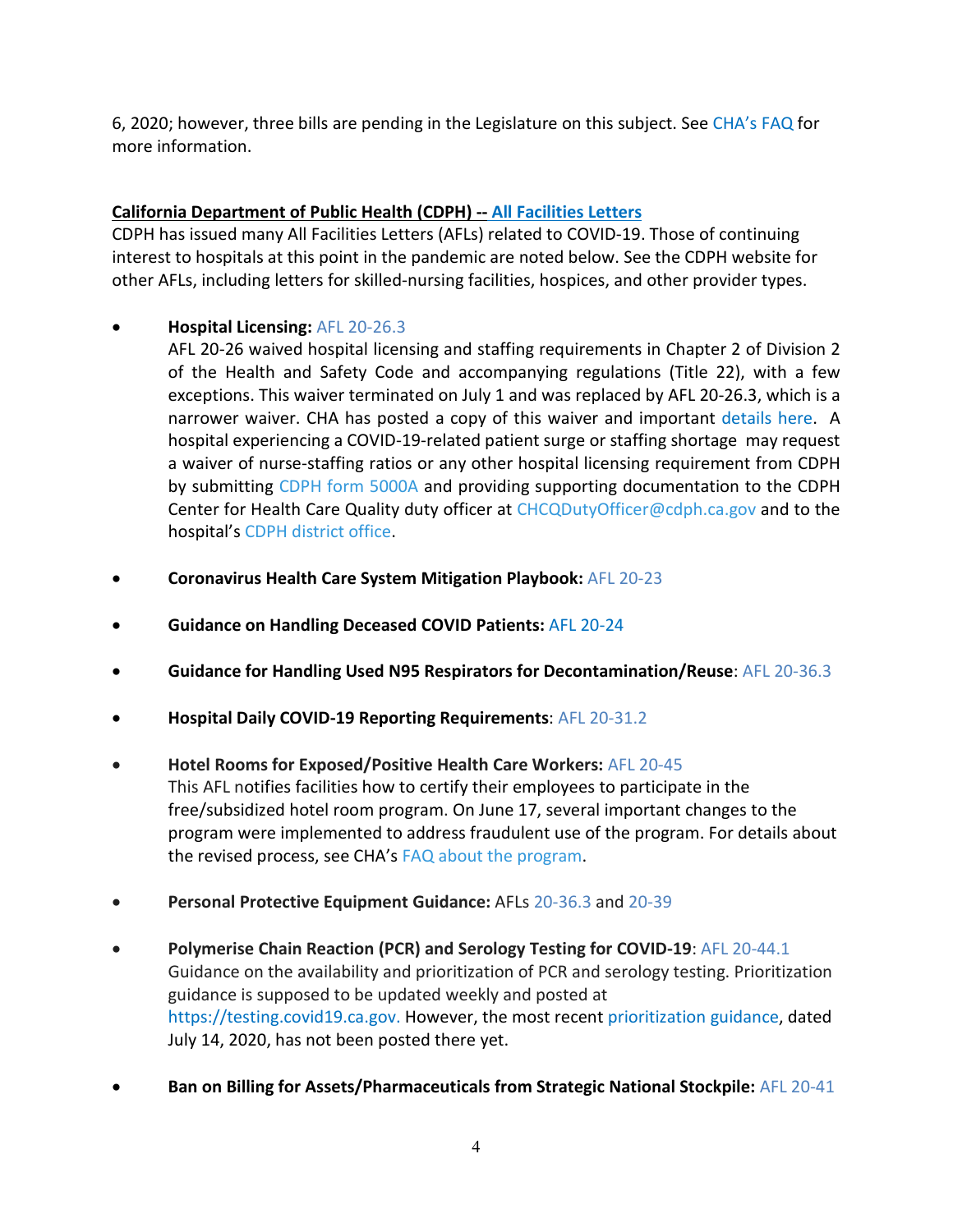- **Requesting Staffing from the State:** [AFL 20-46.1](https://www.cdph.ca.gov/Programs/CHCQ/LCP/Pages/AFL-20-46.aspx)
- **Visitor Restrictions:** [AFL 20-38.3](https://www.cdph.ca.gov/Programs/CHCQ/LCP/Pages/AFL-20-38.aspx)

See also "Centers for Medicare & Medicaid Services (CMS) Survey Activity" below for a link to a CMS document on visitor restrictions.

#### **CDPH – Additional Guidance**

#### **[Coronavirus Personal Protective Equipment Waste](https://www.cdph.ca.gov/Programs/CID/DCDC/Pages/COVID-19/MedicalWasteManagementPersonalProtectiveEquipment.aspx)**

• Can be disposed of as medical waste or solid waste

#### **Crisis Care Guidelines**

- [Guidelines](https://www.cdph.ca.gov/Programs/CID/DCDC/CDPH%20Document%20Library/COVID-19/California%20SARS-CoV-2%20Crisis%20Care%20Guidelines%20-June%208%202020.pdf) to follow when resources are too scarce to meet patient needs
- [Guidelines](https://www.cdph.ca.gov/Programs/CID/DCDC/Pages/COVID-19/GuidanceForHospitalsRegardingAllocationOfScarceMedicationsForCOVID19.aspx) for allocating scarce medications (i.e., remdesivir). See also FDA [patient fact](https://www.fda.gov/media/137565/download)  [sheet](https://www.fda.gov/media/137565/download) for remdesivir. Also note that some California counties have adopted a framework for ethical allocation of remdesivir – check with your county.

#### **Face Covering Order**

- [State Health Officer Order](https://www.cdph.ca.gov/Programs/CID/DCDC/CDPH%20Document%20Library/COVID-19/Guidance-for-Face-Coverings_06-18-2020.pdf)
- [CHA FAQs](https://www.calhospital.org/article/faqs-face-coverings) for hospitals

#### **Guidelines for Resuming Deferred Services**

• [Guidelines](https://elink.clickdimensions.com/c/6/?T=ODg0NzgzNzQ%3AMDItYjIwMTE4LTE3ZGY1OWE5OWZlNTQ5MzBhYzQwMjI4NWI1NTNjMjMz%3AY2RldmlAY2FsaG9zcGl0YWwub3Jn%3AY29udGFjdC1mZTVlZGFkMGFmYzllOTExYTg0MjAwMGQzYTNiNGNlZS1kNWU5MGIzN2IwMTM0OGY0OGQwYzA1ZDk4YmZlZjZjMw%3AZmFsc2U%3AMQ%3A%3AaHR0cHM6Ly9lbGluay5jbGlja2RpbWVuc2lvbnMuY29tL2MvNi8_VD1PRGcwTnpnek56USUzQU1ESXRZakl3TVRFNExUY3lOekV5TlRWak16SXlORFJsTXpoaU5UUXlORGd4TXpNd01EQmhPVEUyJTNBWTJSbGRtbEFZMkZzYUc5emNHbDBZV3d1YjNKbiUzQVkyOXVkR0ZqZEMxbVpUVmxaR0ZrTUdGbVl6bGxPVEV4WVRnME1qQXdNR1F6WVROaU5HTmxaUzAxTkROaE9HTXlNakl5TXprME5qSTJPV0UxWkRoa09HSTFZbUpsWXpZM05nJTNBWm1Gc2MyVSUzQU1BJTNBJTNBYUhSMGNITTZMeTkzZDNjdVkyUndhQzVqWVM1bmIzWXZVSEp2WjNKaGJYTXZRMGxFTDBSRFJFTXZVR0ZuWlhNdlEwOVdTVVF0TVRrdlVtVnpkVzFwYm1kRFlXeHBabTl5Ym1saEpVVXlKVGd3SlRrNWMwUmxabVZ5Y21Wa1lXNWtVSEpsZG1WdWRHbDJaVWhsWVd4MGFFTmhjbVV1WVhOd2VEOWZZMnhrWldVOVdUSlNiR1J0YkVGWk1rWnpZVWM1ZW1OSGJEQlpWM2QxWWpOS2JpWnlaV05wY0dsbGJuUnBaRDFqYjI1MFlXTjBMV1psTldWa1lXUXdZV1pqT1dVNU1URmhPRFF5TURBd1pETmhNMkkwWTJWbExUVTBNMkU0WXpJeU1qSXpPVFEyTWpZNVlUVmtPR1E0WWpWaVltVmpOamMySm1WemFXUTlZMkptWlRkbVlUY3RZbUU0T0MxbFlURXhMV0U0TVRJdE1EQXdaRE5oTTJGaVpHTm0mSz10NkdKOFdMNnN1S2NJN0dYNjFxWVl3Jl9jbGRlZT1ZMlJsZG1sQVkyRnNhRzl6Y0dsMFlXd3ViM0puJnJlY2lwaWVudGlkPWNvbnRhY3QtZmU1ZWRhZDBhZmM5ZTkxMWE4NDIwMDBkM2EzYjRjZWUtZDVlOTBiMzdiMDEzNDhmNDhkMGMwNWQ5OGJmZWY2YzMmZXNpZD00MDBlZWI5Ny1kZTg4LWVhMTEtYTgxMi0wMDBkM2EzNzVhNGQ&K=rcKrnTjV8hnmnJPYQOylLQ) for resuming services that had been suspended during the initial phase of the pandemic

**Infection Control Survey Tools:** CDPH surveyors are using the [COVID-19 Outbreak Facility](https://elink.clickdimensions.com/c/6/?T=ODg0NzgzNzQ%3AMDItYjIwMTQ4LTk3OWIxZGY4NGQ4YjRkY2VhOWNkOWUyN2M5N2MyOGQ1%3AY2RldmlAY2FsaG9zcGl0YWwub3Jn%3AY29udGFjdC1mZTVlZGFkMGFmYzllOTExYTg0MjAwMGQzYTNiNGNlZS00YmVkY2M2NjIyYTQ0MWQ5YTQxMDVlOGUyMDcyYWNlOQ%3AZmFsc2U%3AOQ%3A%3AaHR0cHM6Ly93d3cuY2FsaG9zcGl0YWwub3JnL3NpdGVzL21haW4vZmlsZXMvZmlsZS1hdHRhY2htZW50cy9oYWlfb25zaXRlX291dGJyZWFrX2Fzc2Vzc21lbnRfdG9vbF9kcmFmdF81LjE1LjIwLnBkZj9fY2xkZWU9WTJSbGRtbEFZMkZzYUc5emNHbDBZV3d1YjNKbiZyZWNpcGllbnRpZD1jb250YWN0LWZlNWVkYWQwYWZjOWU5MTFhODQyMDAwZDNhM2I0Y2VlLTRiZWRjYzY2MjJhNDQxZDlhNDEwNWU4ZTIwNzJhY2U5JmVzaWQ9NGVjYjIzMjAtNmRhMC1lYTExLWE4MTItMDAwZDNhMzc1YTRk&K=bpWNN75x9-oAASd1vAL41g)  [Healthcare Assessment Tool](https://elink.clickdimensions.com/c/6/?T=ODg0NzgzNzQ%3AMDItYjIwMTQ4LTk3OWIxZGY4NGQ4YjRkY2VhOWNkOWUyN2M5N2MyOGQ1%3AY2RldmlAY2FsaG9zcGl0YWwub3Jn%3AY29udGFjdC1mZTVlZGFkMGFmYzllOTExYTg0MjAwMGQzYTNiNGNlZS00YmVkY2M2NjIyYTQ0MWQ5YTQxMDVlOGUyMDcyYWNlOQ%3AZmFsc2U%3AOQ%3A%3AaHR0cHM6Ly93d3cuY2FsaG9zcGl0YWwub3JnL3NpdGVzL21haW4vZmlsZXMvZmlsZS1hdHRhY2htZW50cy9oYWlfb25zaXRlX291dGJyZWFrX2Fzc2Vzc21lbnRfdG9vbF9kcmFmdF81LjE1LjIwLnBkZj9fY2xkZWU9WTJSbGRtbEFZMkZzYUc5emNHbDBZV3d1YjNKbiZyZWNpcGllbnRpZD1jb250YWN0LWZlNWVkYWQwYWZjOWU5MTFhODQyMDAwZDNhM2I0Y2VlLTRiZWRjYzY2MjJhNDQxZDlhNDEwNWU4ZTIwNzJhY2U5JmVzaWQ9NGVjYjIzMjAtNmRhMC1lYTExLWE4MTItMDAwZDNhMzc1YTRk&K=bpWNN75x9-oAASd1vAL41g) during their infection control surveys of hospitals and skillednursing facilities (SNFs), along with the [CMS entrance checklist](https://elink.clickdimensions.com/c/6/?T=ODg0NzgzNzQ%3AMDItYjIwMTQ4LTk3OWIxZGY4NGQ4YjRkY2VhOWNkOWUyN2M5N2MyOGQ1%3AY2RldmlAY2FsaG9zcGl0YWwub3Jn%3AY29udGFjdC1mZTVlZGFkMGFmYzllOTExYTg0MjAwMGQzYTNiNGNlZS00YmVkY2M2NjIyYTQ0MWQ5YTQxMDVlOGUyMDcyYWNlOQ%3AZmFsc2U%3AMTA%3A%3AaHR0cHM6Ly9lbGluay5jbGlja2RpbWVuc2lvbnMuY29tL2MvNi8_VD1PRGcwTnpnek56USUzQU1ESXRZakl3TVRJM0xXWTNObUl5TjJWalpqSTVOelF6WVdJNFl6ZGlOamxrWWpCaE9XVmpaREF6JTNBWTJSbGRtbEFZMkZzYUc5emNHbDBZV3d1YjNKbiUzQVkyOXVkR0ZqZEMxbVpUVmxaR0ZrTUdGbVl6bGxPVEV4WVRnME1qQXdNR1F6WVROaU5HTmxaUzFsWWpRNU1XVTVZelExTTJNME9EYzFZV1UwTW1RME9UWTJNak0xTnpCbU5RJTNBWm1Gc2MyVSUzQU5BJTNBJTNBYUhSMGNITTZMeTkzZDNjdVkyRnNhRzl6Y0dsMFlXd3ViM0puTDNOcGRHVnpMMjFoYVc0dlptbHNaWE12Wm1sc1pTMWhkSFJoWTJodFpXNTBjeTlsYm5SeVlXNWpaV052Ym1abGNtVnVZMlYzYjNKcmMyaGxaWFJwWTE5emJtWXVjR1JtUDE5amJHUmxaVDFaTWxKc1pHMXNRVmt5Um5OaFJ6bDZZMGRzTUZsWGQzVmlNMHB1Sm5KbFkybHdhV1Z1ZEdsa1BXTnZiblJoWTNRdFptVTFaV1JoWkRCaFptTTVaVGt4TVdFNE5ESXdNREJrTTJFellqUmpaV1V0WldJME9URmxPV00wTlROak5EZzNOV0ZsTkRKa05EazJOakl6TlRjd1pqVW1aWE5wWkQweFlUbGtNakJpWlMxbU5UaG1MV1ZoTVRFdFlUZ3hNUzB3TURCa00yRXpZV0prWTJZJks9S01URUVxejRTRFhhQWhKeVJqQXpiQSZfY2xkZWU9WTJSbGRtbEFZMkZzYUc5emNHbDBZV3d1YjNKbiZyZWNpcGllbnRpZD1jb250YWN0LWZlNWVkYWQwYWZjOWU5MTFhODQyMDAwZDNhM2I0Y2VlLTRiZWRjYzY2MjJhNDQxZDlhNDEwNWU4ZTIwNzJhY2U5JmVzaWQ9NGVjYjIzMjAtNmRhMC1lYTExLWE4MTItMDAwZDNhMzc1YTRk&K=S0TFQAAnUN9rMNR2f7JxiQ) and the hospital-specific information on Focused Survey for Acute and Continuing Care Providers on pages 19-28 of [CMS' Survey and Certification Memo to State Survey Agencies QSO 20-20.](https://elink.clickdimensions.com/c/6/?T=ODg0NzgzNzQ%3AMDItYjIwMTQ4LTk3OWIxZGY4NGQ4YjRkY2VhOWNkOWUyN2M5N2MyOGQ1%3AY2RldmlAY2FsaG9zcGl0YWwub3Jn%3AY29udGFjdC1mZTVlZGFkMGFmYzllOTExYTg0MjAwMGQzYTNiNGNlZS00YmVkY2M2NjIyYTQ0MWQ5YTQxMDVlOGUyMDcyYWNlOQ%3AZmFsc2U%3AMTE%3A%3AaHR0cHM6Ly9lbGluay5jbGlja2RpbWVuc2lvbnMuY29tL2MvNi8_VD1PRGcwTnpnek56USUzQU1ESXRZakl3TVRJM0xXWTNObUl5TjJWalpqSTVOelF6WVdJNFl6ZGlOamxrWWpCaE9XVmpaREF6JTNBWTJSbGRtbEFZMkZzYUc5emNHbDBZV3d1YjNKbiUzQVkyOXVkR0ZqZEMxbVpUVmxaR0ZrTUdGbVl6bGxPVEV4WVRnME1qQXdNR1F6WVROaU5HTmxaUzFsWWpRNU1XVTVZelExTTJNME9EYzFZV1UwTW1RME9UWTJNak0xTnpCbU5RJTNBWm1Gc2MyVSUzQU5RJTNBJTNBYUhSMGNITTZMeTkzZDNjdVkyMXpMbWR2ZGk5bWFXeGxjeTlrYjJOMWJXVnVkQzl4YzI4dE1qQXRNakF0WVd4c2NHUm1MbkJrWmo5ZlkyeGtaV1U5V1RKU2JHUnRiRUZaTWtaellVYzVlbU5IYkRCWlYzZDFZak5LYmlaeVpXTnBjR2xsYm5ScFpEMWpiMjUwWVdOMExXWmxOV1ZrWVdRd1lXWmpPV1U1TVRGaE9EUXlNREF3WkROaE0ySTBZMlZsTFdWaU5Ea3haVGxqTkRVell6UTROelZoWlRReVpEUTVOall5TXpVM01HWTFKbVZ6YVdROU1XRTVaREl3WW1VdFpqVTRaaTFsWVRFeExXRTRNVEV0TURBd1pETmhNMkZpWkdObSZLPUZsVW9lcjNlRXJidjY2d3JpXzJoeXcmX2NsZGVlPVkyUmxkbWxBWTJGc2FHOXpjR2wwWVd3dWIzSm4mcmVjaXBpZW50aWQ9Y29udGFjdC1mZTVlZGFkMGFmYzllOTExYTg0MjAwMGQzYTNiNGNlZS00YmVkY2M2NjIyYTQ0MWQ5YTQxMDVlOGUyMDcyYWNlOSZlc2lkPTRlY2IyMzIwLTZkYTAtZWExMS1hODEyLTAwMGQzYTM3NWE0ZA&K=c1sTGx5szZWm7x4Dn02B4w)

#### **Laboratories:** [Governor's Executive Order of March 12, 2020](https://www.gov.ca.gov/wp-content/uploads/2020/03/3.12.20-EO-N-25-20-COVID-19.pdf)

• Suspends certain licensing and certification requirements for laboratory personnel performing COVID-19 testing

#### **Radiologic Health Branch -** [Waivers include:](https://www.cdph.ca.gov/Programs/CEH/DRSEM/Pages/RHB-Certification/XRayNucMed-Covid.aspx)

- Continuing education exemption for renewal of radiologic technology certificates and permits with an expiration date up to and including July 15, 2020. This exemption applies to Certified Radiologic Technologists; Limited Permit X-ray Technicians; Physician Assistants (PAs) holding a PA Fluoroscopy Permit; and Certified Supervisors and Operators.
- Annual medical physicist CT, fluoroscopy, and mammography equipment surveys: may be extended to a 16-month window from the date of the last survey. For a longer extension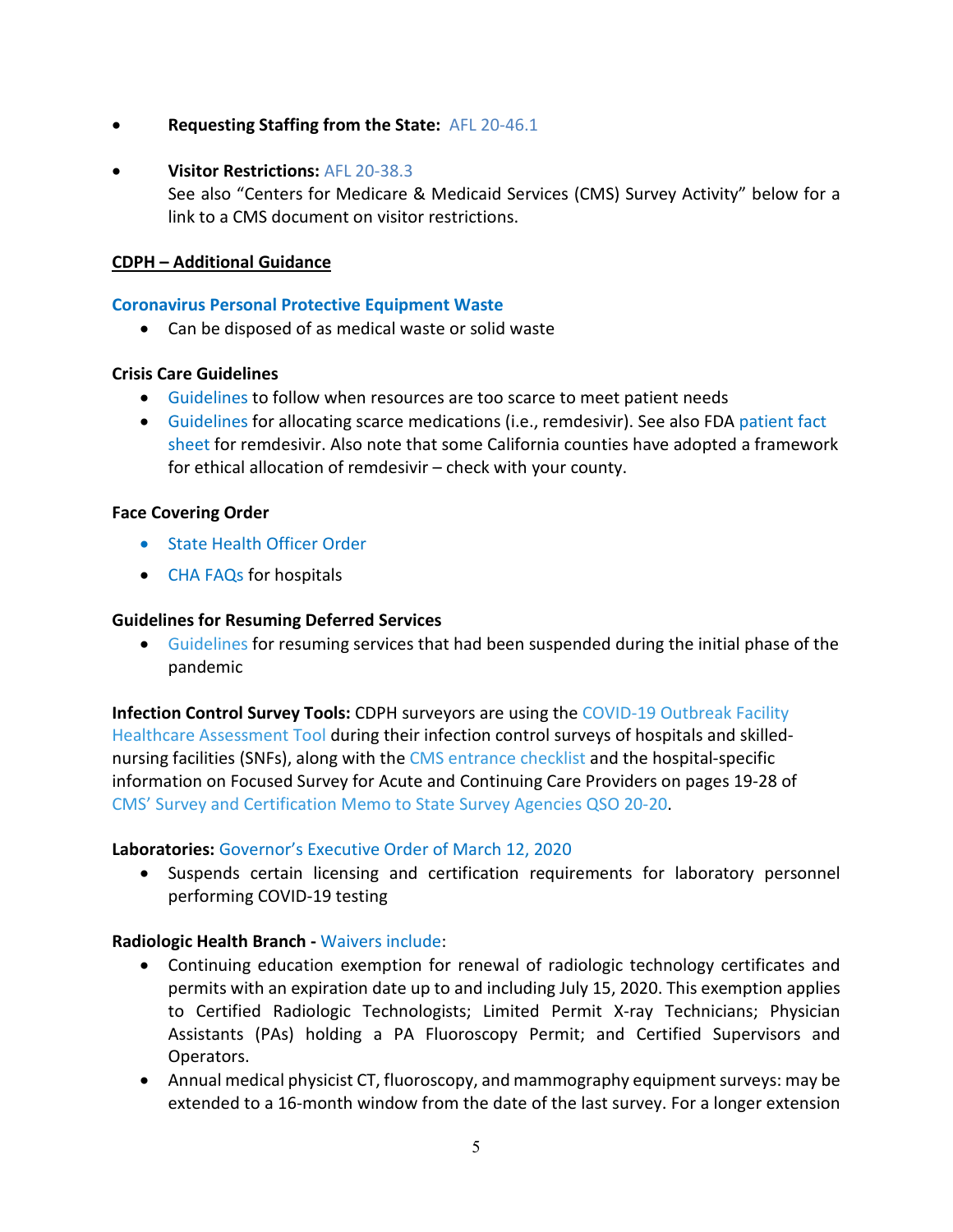or if you have a new unit, contact Lisa Russell [\(Lisa.Russell@cdph.ca.gov\)](https://calhospital-my.sharepoint.com/personal/abradley_calhospital_org/Documents/Coronavirus/State%20Waivers%20Doc/Lisa.Russell@cdph.ca.gov).

• Annual medical physicist X-Ray therapy equipment calibration/surveys: contact Lisa Russell [\(Lisa.Russell@cdph.ca.gov\)](mailto:Lisa.Russell@cdph.ca.gov) if you need an extension.

(See also third bullet point under "Executive Order – March 30, 2020" above.)

## **Department of Consumer Affairs**

## [Continuing Education and Examination Requirements](https://www.dca.ca.gov/licensees/dca_20_27.pdf)

- Examination and continuing education requirements are waived for certain health care professionals whose license expires between March 31 and August 31, 2020. Licensees must satisfy any waived renewal requirements by January 1, 2021.
- Applies to physicians, nurses, pharmacists, mental health professionals, physician assistants, respiratory therapists, clinical lab scientists/bioanalysts, optometrists, dieticians, physical therapists, occupational therapists, speech-language pathologists, perfusionists, and other professionals licensed under Division 2 of the Business and Professions Code.
- Does not apply to certified nursing assistants, paramedics, or emergency medical technicians — they are licensed/certified by other state agencies.
- Licensees must still submit their required renewal form on time and satisfy waived exam or continuing education requirements by October 1, unless an additional extension is issued.

## [License Reactivation or Restoration](https://www.dca.ca.gov/licensees/reinstate_licensure.pdf)

- Continuing education requirements and all fees are waived, including renewal, delinquency, penalty, late or any other fees for health care professionals licensed in the past five years who want to reactive or restore a retired, inactive, or canceled license. (For a list of covered health professionals, see the second bullet point under "Continuing Education and Examination Requirements" above.)
- Waiver does not apply to licenses that were surrendered or cancelled for disciplinary reasons.
- A reactivated or restored license is valid for six months or when the state of emergency ends, whichever is sooner.
- The licensee must still comply with any other reactivation or restoration requirements, including submitting required forms or notices to their licensing agency.

## [Ratios and Practice Agreements](https://www.dca.ca.gov/licensees/dca_waivers.shtml)

- Eliminates the cap on the number of physician assistants, nurse practitioners, and certified nurse midwives that a physician may supervise (expires August 12, 2020).
- Waives the requirement for a physician assistant to have a practice agreement with a specific physician under certain circumstances. Physician supervision is still required, but that supervision can be provided by any physician; no written practice agreement is required (expires August 12, 2020).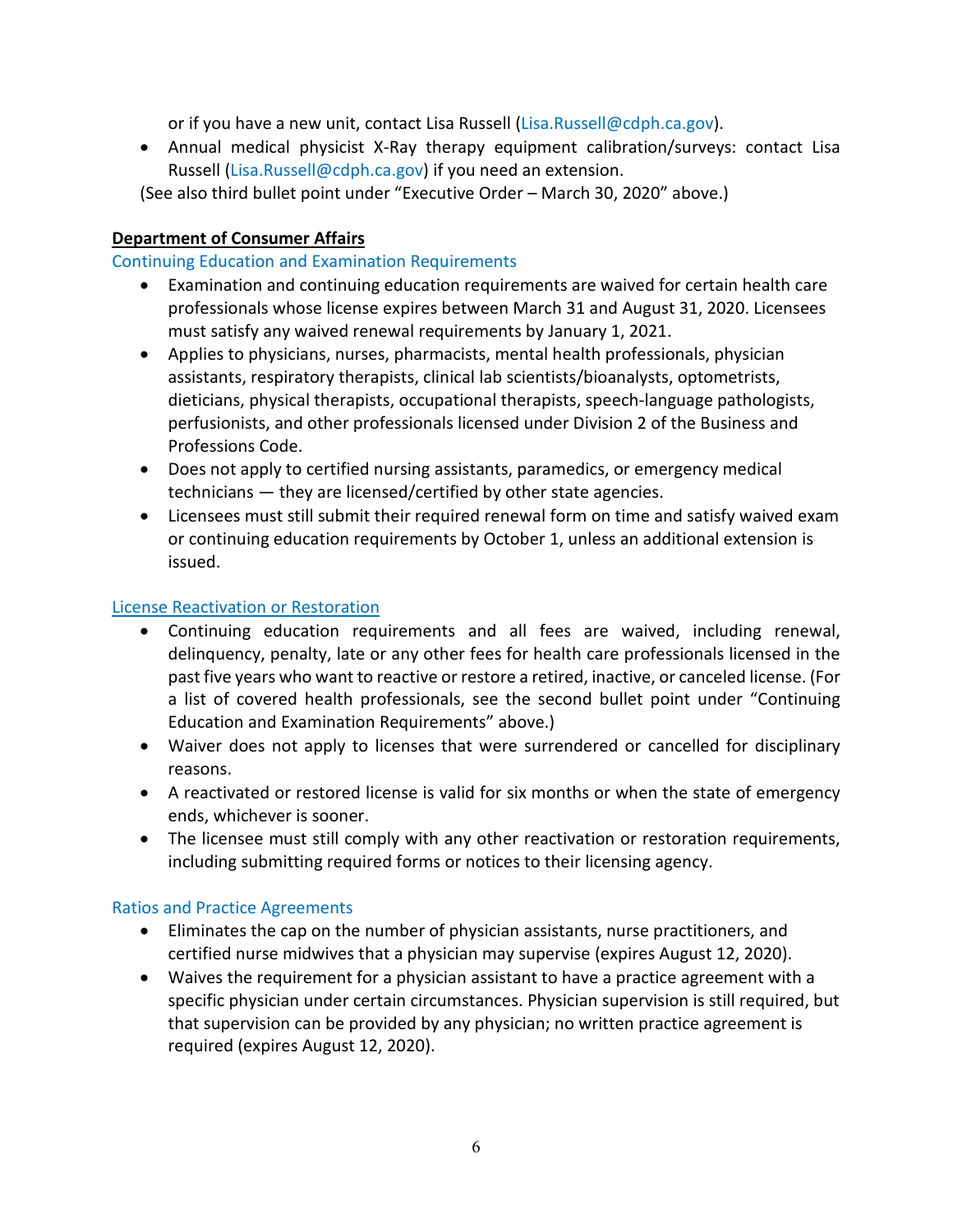#### [Mental Health Therapists](https://www.dca.ca.gov/licensees/dca_20_31.pdf)

- Waives in-person supervision for non-exempt associate marriage and family therapists, associate clinical social workers, and associate professional clinical counselors and allows telehealth supervision and treatment to be used by graduate students for clinical hours (expires September 3, 2020).
- Also waives in-person supervision requirement for [psychology trainees](https://www.dca.ca.gov/licensees/dca_20_29.pdf) (expires September 3, 2020).

### [Physical Therapy](https://www.dca.ca.gov/licensees/dca_20_28.pdf)

• Waives requirement for in-person evaluation by a physician for continued physical therapy treatment (expires September 3, 2020).

#### [Post-Graduate Training License](https://www.dca.ca.gov/licensees/mbc_ombc_postgraduate_training.pdf)**s**

• Delays the due date for 60 days until August 31, 2020.

## [Speech-Language Pathologists and Audiology Assistants](https://www.dca.ca.gov/licensees/dca_20_30.pdf)

• Waives in-person supervision requirements for speech-language pathology/audiology assistants and required professional experience for temporary licensees, conditioned upon the use of appropriate electronic supervision (expires September 3, 2020).

#### **Board of Pharmacy**

The Board [has issued waivers](https://www.pharmacy.ca.gov/licensees/emergency_declaration.shtml) related to:

- Inventory reconciliation reports (expired June 22, 2020)
- Sterile compounding license renewal
- Receiving drugs/devices from an unlicensed pharmacy, wholesaler, or third-party logistics provider located out of state (expires the sooner of July 24, 2020 or when emergency declaration ends)
- Pharmacists supervising an additional pharmacy intern or technician (expired June 24, 2020). However, on July 23, a new waiver was issued allowing a pharmacist to supervise an additional intern who is administering immunizations (expires October 20, 2020)
- General rather than direct supervision of intern (expired July 19, 2020)
- Remote processing by pharmacists, interns, technicians (expires the sooner of September 22, 2020 or when emergency declaration ends)
- Signature for receipt of delivery of drugs (expires the sooner of September 22, 2020 or when emergency declaration ends)
- Prescribers dispensing short-acting, beta-agonist inhalation product to emergency room patients (expires the sooner of September 22, 2020 or when emergency declaration ends)
- Consulting pharmacist quarterly visits to clinic (expires the sooner of September 22, 2020 or when emergency declaration ends)
- USP 797 personal protective equipment (PPE) requirements(expires September 22, 2020)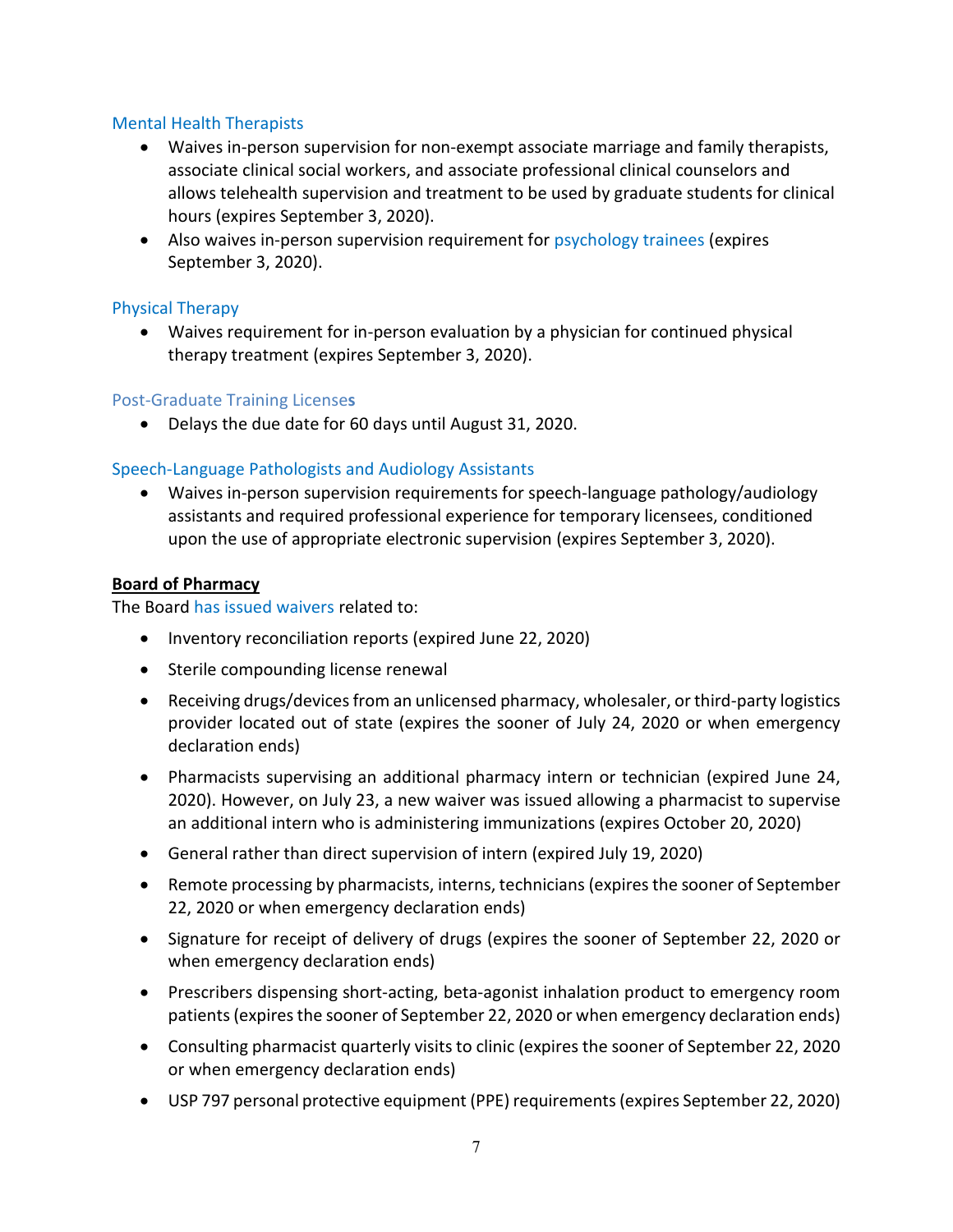- Use of alcohol sanitizer before donning sterile gloves (expires July 24, 2020)
- Pharmacist duty to provide in-person oral consultation (expires September 29, 2020)
- Use of PPE in certain compounding aseptic isolators or compounding aseptic containment isolators (expires August 30, 2020)
- Extension of intern pharmacist license with an expiration date on or before July 1, 2020, for an additional six months
- Use of sterile disinfectant agents This waiver allows the use of a non-sterile alcoholbased disinfectant after cleaning on work table surfaces, carts, and counters if certain requirements are met (expired July 1, 2020)
- Restoring a pharmacist license that was retired or cancelled within the past five years (unless the license was subject to disciplinary conditions or proceedings); the pharmacist must complete the "Application to Restore Your License" form located on the board's website (expires October 1, 2020)
- Pharmacists initiating and administering immunizations despite holding a Basic Life Support certificate that expired on or after March 15, 2020 (expires August 5, 2020)
- Prelicensure inspection of proposed automated drug delivery system locations see Board of Pharmacy website for details (expires October 9, 2020)
- Extension of reassessment/revalidation/re-evaluation requirements for sterile compounding staff competencies (expires August 12, 2020)
- Pharmacists ordering and collecting specimens for COVID-19 testing: see [waiver](https://www.dca.ca.gov/licensees/pharmacists_covid19_tests.pdf) and [guidance.](https://www.dca.ca.gov/licensees/pharmacists_covid19_tests_guidance.pdf) This waiver expires on September 9, 2020, but the federal government has issued a similar waiver, which [preempts](https://www.hhs.gov/sites/default/files/advisory-opinion-20-02-hhs-ogc-prep-act.pdf?utm_source=Arent+Fox+List&utm_campaign=db4be168c0-EMAIL_CAMPAIGN_2020_03_23_05_20_COPY_01&utm_medium=email&utm_term=0_3a013c8d3d-db4be168c0-422492141&mc_cid=db4be168c0&mc_eid=58912c4176) state licensing laws (see *CHA's* [list of federal](https://www.calhospital.org/sites/main/files/file-attachments/federal_waivers_4-13-20_final.pdf)  [waivers](https://www.calhospital.org/sites/main/files/file-attachments/federal_waivers_4-13-20_final.pdf)**.**

## **Board of Registered Nursing**

- [Announced](https://www.rn.ca.gov/pdfs/forms/covid_news_release.pdf) that during a pandemic, nursing services may be provided by unlicensed persons, including student nurses
- Developed a [chart showing the types of services](https://www.rn.ca.gov/pdfs/forms/emergency_care_matrix.pdf) a student nurse can provide depending on the coursework completed by the student nurse
- Modified [certain requirements](https://www.dca.ca.gov/licensees/clinical_hours.pdf) for clinical training sites and for nursing students related to the number of hours needed of direct patient care experience, as opposed to indirect patient care experience (simulation, lab activities) [\(expires December 31, 2020\)](https://www.dca.ca.gov/licensees/dca_20_40.pdf).
- Modified [certain nursing preceptorship requirements](https://www.dca.ca.gov/licensees/nurse_preceptorship_requirements.pdf) and restrictions on nursing student clinical training (expires [December 31, 2020\)](https://www.dca.ca.gov/licensees/dca_20_41.pdf).

## **Department of Managed Health Care**

• Issue[d All Plan Letter 20-020](http://www.dmhc.ca.gov/Portals/0/Docs/OPL/APL%2020-020%20-%20Network%20Adequacy%20and%20Unnecessary%20Burdens%20on%20Providers%20(5_20_20).pdf?ver=2020-05-20-121224-640) directing health plans to work with network providers to expedite claims processing, consider advance payments, and reduce administrative burdens on providers.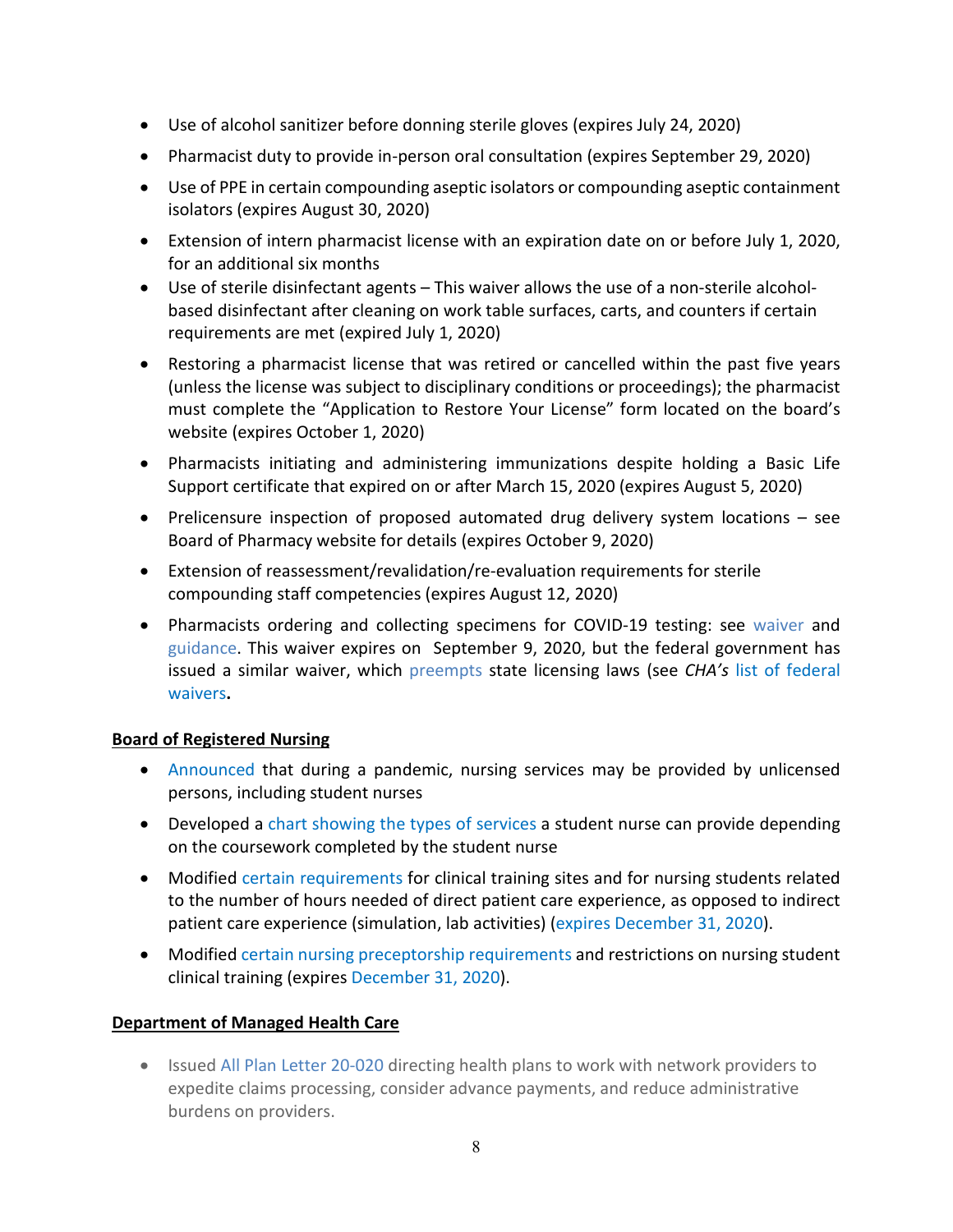- Issue[d All Plan Letter](https://elink.clickdimensions.com/c/6/?T=ODg0NzgzNzQ%3AMDItYjIwMTEyLTBhMDk2OWZhZTcwOTRjZmJiYjY2MDMwN2YxZDA5ZGRi%3AbHJpY2hhcmRzb25AY2FsaG9zcGl0YWwub3Jn%3AY29udGFjdC05NDE2YzVkMDNhNTdlNTExODBjODJjNDRmZDdmZjQ0Yi1iMzIyOThmOGEwYzA0MzRmOTY5MDhkMDk3NWE3ZTVkNg%3AZmFsc2U%3AMjI%3A%3AaHR0cHM6Ly93d3cuY2FsaG9zcGl0YWwub3JnL3NpdGVzL21haW4vZmlsZXMvZmlsZS1hdHRhY2htZW50cy9hcGxfMjAtMDE3Xy1fZ2VuZXJhbF9saWNlbnN1cmVfcmVndWxhdGlvbl80XzE2XzIwMjAucGRmP19jbGRlZT1iSEpwWTJoaGNtUnpiMjVBWTJGc2FHOXpjR2wwWVd3dWIzSm4mcmVjaXBpZW50aWQ9Y29udGFjdC05NDE2YzVkMDNhNTdlNTExODBjODJjNDRmZDdmZjQ0Yi1iMzIyOThmOGEwYzA0MzRmOTY5MDhkMDk3NWE3ZTVkNiZ1dG1fc291cmNlPUNsaWNrRGltZW5zaW9ucyZ1dG1fbWVkaXVtPWVtYWlsJnV0bV9jYW1wYWlnbj1DSEElMjBOZXdzJTIwQ2FtcGFpZ24mZXNpZD1mNDk5YzM0YS0xNDg0LWVhMTEtYTgxMi0wMDBkM2EzYWJkY2Y&K=hDIXXuWKXCY-zZOytPSi0Q) 20-017 extending to December 31 the phase-in period of a regulation that would have required hospitals to obtain a health plan license for some arrangements involving risk sharing.
- Issued All Plan Letters [20-009](http://www.dmhc.ca.gov/Portals/0/Docs/OPL/APL%2020-009%20(OPL)%20-%20Reimbursement%20for%20Telehealth%20Services%20(3_18_20).pdf?ver=2020-03-18-105612-547) and [20-013](http://www.dmhc.ca.gov/Portals/0/Docs/OPL/APL%2020-013%20-%20Telehealth%20Services%20(4_7_2020).pdf) mandating that plans reimburse providers for telehealth services.
- Issued [emergency regulations,](https://wpso.dmhc.ca.gov/regulations/regs/?key=50) [All Plan Letter 20-028,](http://www.dmhc.ca.gov/Portals/0/Docs/OPL/APL%2020-028%20-%20Emergency%20Regulation%20Regarding%20COVID-19%20Diagnostic%20Testing%20(7_23_20).pdf?ver=2020-07-23-165759-040) an[d FAQs](http://www.dmhc.ca.gov/Portals/0/Docs/DO/DMHC-FAQForHealthCoverageOfCOVID-19Testing.pdf) on health plan requirements to reimburse providers for COVID-19 testing.

#### **Department of Social Services**

• Allows [temporary employer-sponsored childcare](https://www.cdss.ca.gov/Portals/9/CCLD/PINs/2020/CCP/PIN_20-04-CCP.pdf) without a license, provided certain conditions are met.

#### **Emergency Medical Services Authority (EMSA)**

- [Issued information](https://emsa.ca.gov/covid19/) about allowing out-of-state health care practitioners to practice in California; alternate destination (ambulances in some local emergency medical services agency areas may take patients to facilities other than hospitals); and paramedic scope of practice.
- Suspended certain licensing, certification, and training requirements for emergency medical technicians and paramedics, and is also allowing them to practice in any setting, including hospitals. EMSA has provided [details here](https://emsa.ca.gov/wp-content/uploads/sites/71/2020/05/EMSPersonnelGuidancePolicy-Revised-5-18-20.pdf) and [here.](https://emsa.ca.gov/wp-content/uploads/sites/71/2020/04/COVID-19-Paramedic-Licensure-Fact-Sheet.pdf)

#### **Judicial Council of California**

• Issued an [advisory](https://elink.clickdimensions.com/c/6/?T=ODg0NzgzNzQ%3AMDItYjIwMTA4LWI1MTc5OTQ0NGI1MTQ1NTRiMmY3ZWUzMzM4YWYwYzIz%3AY2RldmlAY2FsaG9zcGl0YWwub3Jn%3AY29udGFjdC1mZTVlZGFkMGFmYzllOTExYTg0MjAwMGQzYTNiNGNlZS05NjRkMWVmYmEzYWE0NzU4OGMwNDFiZTI5MDgyYWYzNQ%3AZmFsc2U%3ANg%3A%3AaHR0cHM6Ly93d3cuY2FsaG9zcGl0YWwub3JnL3NpdGVzL21haW4vZmlsZXMvZmlsZS1hdHRhY2htZW50cy9qdWRpY2lhbF9jb3VuY2lsX21lbW9fbHBzX2lzdF8wNDE0MjAyMF8wMDIucGRmP19jbGRlZT1ZMlJsZG1sQVkyRnNhRzl6Y0dsMFlXd3ViM0puJnJlY2lwaWVudGlkPWNvbnRhY3QtZmU1ZWRhZDBhZmM5ZTkxMWE4NDIwMDBkM2EzYjRjZWUtOTY0ZDFlZmJhM2FhNDc1ODhjMDQxYmUyOTA4MmFmMzUmZXNpZD00M2U2NzIxMy0wODgxLWVhMTEtYTgxMi0wMDBkM2EzNzVhNGQ&K=6aKwW1WUipV7pYA2ZqEYOA) advocating the use of technology to hold certification review hearings, judicial review, and capacity hearings for antipsychotic medications for involuntarily detained individuals who may have a mental health disorder or chronic alcoholism.

#### **Office of Statewide Health Planning and Development (OSHPD)**

- Issued a temporary suspension of late reporting penalties for many reports, including patient data and financial and utilization information. This waiver ended May 1.
- 2020 seismic safety milestone deadline extensions: OSHPD will grant extensions, upon request, to the construction milestones individual hospitals established as part of their 2020 seismic safety extensions. This is not automatic – the hospitals must request a delay and work with OSHPD to develop new milestones.

# **Other**

## **Statistics**

• **U.S. count:** The current count of COVID-19 cases in the United States is available on the [CDC's website.](http://www.cdc.gov/coronavirus/2019-ncov/cases-updates/cases-in-us.html)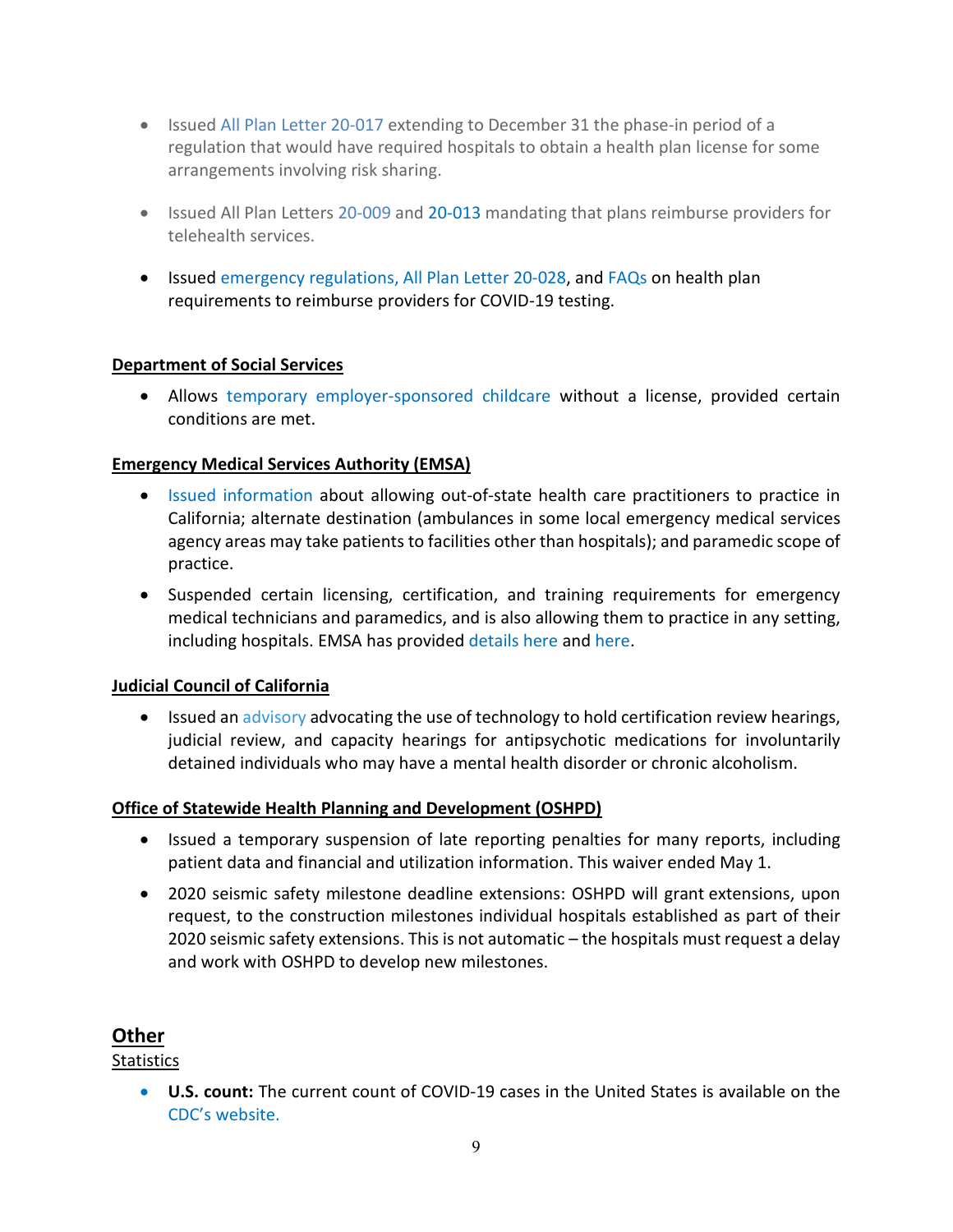- **California count:** The current count of COVID-19 cases in California is available on [CDPH's](http://www.cdph.ca.gov/Programs/CID/DCDC/Pages/Immunization/ncov2019.aspx)  [website.](http://www.cdph.ca.gov/Programs/CID/DCDC/Pages/Immunization/ncov2019.aspx)
- **Local count:** Check with your local public health department. A list of public health departments is available [here.](http://www.cdph.ca.gov/Pages/LocalHealthServicesAndOffices.aspx)

## Free Crisis Counseling

- Available to all U.S. residents through the U.S. Department of Health and Human Services Substance Abuse and Mental Health Services Administration's Disaster Distress Helpline. Call (800) 985-5990 or text TalkWithUs to 66746.
- An [online counseling registry](https://elink.clickdimensions.com/c/6/?T=ODg0NzgzNzQ%3AMDItYjIwMTYyLTllM2ZiOGJhYzY3NTRkNmZiYWZkYzdlYTcxYzJhOWU1%3AY2RldmlAY2FsaG9zcGl0YWwub3Jn%3AY29udGFjdC1mZTVlZGFkMGFmYzllOTExYTg0MjAwMGQzYTNiNGNlZS05OTJmODQ4MzRlOWE0NjE5ODcyNWMwY2VlNjlmMzVhNg%3AZmFsc2U%3AMTI%3A%3AaHR0cHM6Ly9jb3ZpZDE5Y291bnNlbGluZ2NhLm9yZy8_X2NsZGVlPVkyUmxkbWxBWTJGc2FHOXpjR2wwWVd3dWIzSm4mcmVjaXBpZW50aWQ9Y29udGFjdC1mZTVlZGFkMGFmYzllOTExYTg0MjAwMGQzYTNiNGNlZS05OTJmODQ4MzRlOWE0NjE5ODcyNWMwY2VlNjlmMzVhNiZlc2lkPTc5OTEzNjAxLTcwYWItZWExMS1hODEyLTAwMGQzYTM3NWE0ZA&K=lFCq5BjcjzyV1Zb5TdMbng) of more than 1,500 volunteer licensed mental health professionals available to support front-line health professionals fighting the COVID-19 crisis.

## Notifying First Responders of COVID-19 Exposure

State and federal law require hospitals to report to first responders' employers (not to the first responders themselves) if a first responder has been exposed to COVID-19. See CHA's [explanation](https://elink.clickdimensions.com/c/6/?T=ODg0NzgzNzQ%3AMDItYjIwMTU1LWRhYzJhNDRhMmQ5ZjQyOWU4M2FlMTEyMmYzNmE1NTI1%3AY2RldmlAY2FsaG9zcGl0YWwub3Jn%3AY29udGFjdC1mZTVlZGFkMGFmYzllOTExYTg0MjAwMGQzYTNiNGNlZS02ZWRlZThjMDZkYzY0Y2JiYTczYzUzZTcxNWE4M2E2ZA%3AZmFsc2U%3AMQ%3A%3AaHR0cHM6Ly93d3cuY2FsaG9zcGl0YWwub3JnL3NpdGVzL21haW4vZmlsZXMvZmlsZS1hdHRhY2htZW50cy9jb3ZpZF9yZXBvcnRpbmdfZm9yX2hvc3BpdGFsc18wNjAzLnBkZj9fY2xkZWU9WTJSbGRtbEFZMkZzYUc5emNHbDBZV3d1YjNKbiZyZWNpcGllbnRpZD1jb250YWN0LWZlNWVkYWQwYWZjOWU5MTFhODQyMDAwZDNhM2I0Y2VlLTZlZGVlOGMwNmRjNjRjYmJhNzNjNTNlNzE1YTgzYTZkJmVzaWQ9ZWQwZThiYmYtZWZhNS1lYTExLWE4MTItMDAwZDNhM2FiZGNm&K=vurTsjOYkOCda7ZlfA_CBQ) of the reporting requirements and procedures hospitals must follow.

Supplier Vetting - [Project N95:](https://www.projectn95.org/) The National COVID-19 Medical Equipment Clearinghouse

## Centers for Medicare & Medicaid Services (CMS) Survey Activity

On March 23, CMS [announced general regulatory enforcement discretion](https://elink.clickdimensions.com/c/6/?T=ODg0NzgzNzQ%3AMDItYjIwMTI3LWY3NmIyN2VjZjI5NzQzYWI4YzdiNjlkYjBhOWVjZDAz%3AY2RldmlAY2FsaG9zcGl0YWwub3Jn%3AY29udGFjdC1mZTVlZGFkMGFmYzllOTExYTg0MjAwMGQzYTNiNGNlZS1lYjQ5MWU5YzQ1M2M0ODc1YWU0MmQ0OTY2MjM1NzBmNQ%3AZmFsc2U%3AMw%3A%3AaHR0cHM6Ly93d3cuY21zLmdvdi9maWxlcy9kb2N1bWVudC9xc28tMjAtMjAtYWxsLnBkZj9fY2xkZWU9WTJSbGRtbEFZMkZzYUc5emNHbDBZV3d1YjNKbiZyZWNpcGllbnRpZD1jb250YWN0LWZlNWVkYWQwYWZjOWU5MTFhODQyMDAwZDNhM2I0Y2VlLWViNDkxZTljNDUzYzQ4NzVhZTQyZDQ5NjYyMzU3MGY1JmVzaWQ9MWE5ZDIwYmUtZjU4Zi1lYTExLWE4MTEtMDAwZDNhM2FiZGNm&K=WL4OTCzcA1KaVr7BD8VOzg) for at least three weeks – later extended indefinitely. The enforcement discretion applies to hospitals, long-term care facilities, home health agencies, hospices, and laboratories. No surveys will be conducted except:

- In response to complaints and facility-reported incidents that CMS believes may constitute an immediate jeopardy. A streamlined infection control review tool will be used during these surveys, regardless of the allegation. Hospitals are, therefore, able to prioritize infection control and responding to the COVID-19 pandemic over less important regulatory requirements.
- Targeted infection control surveys of acute and long-term care providers. The streamlined infection control review tool included with the CMS announcement will be used. The California Department of Public Health (CDPH), as the CMS contractor, may use this [entrance checklist](https://elink.clickdimensions.com/c/6/?T=ODg0NzgzNzQ%3AMDItYjIwMTI3LWY3NmIyN2VjZjI5NzQzYWI4YzdiNjlkYjBhOWVjZDAz%3AY2RldmlAY2FsaG9zcGl0YWwub3Jn%3AY29udGFjdC1mZTVlZGFkMGFmYzllOTExYTg0MjAwMGQzYTNiNGNlZS1lYjQ5MWU5YzQ1M2M0ODc1YWU0MmQ0OTY2MjM1NzBmNQ%3AZmFsc2U%3ANA%3A%3AaHR0cHM6Ly93d3cuY2FsaG9zcGl0YWwub3JnL3NpdGVzL21haW4vZmlsZXMvZmlsZS1hdHRhY2htZW50cy9lbnRyYW5jZWNvbmZlcmVuY2V3b3Jrc2hlZXRpY19zbmYucGRmP19jbGRlZT1ZMlJsZG1sQVkyRnNhRzl6Y0dsMFlXd3ViM0puJnJlY2lwaWVudGlkPWNvbnRhY3QtZmU1ZWRhZDBhZmM5ZTkxMWE4NDIwMDBkM2EzYjRjZWUtZWI0OTFlOWM0NTNjNDg3NWFlNDJkNDk2NjIzNTcwZjUmZXNpZD0xYTlkMjBiZS1mNThmLWVhMTEtYTgxMS0wMDBkM2EzYWJkY2Y&K=KMTEEqz4SDXaAhJyRjAzbA) as it conducts infection control surveys of both skillednursing facilities (SNFs) and hospitals. While the checklist is labeled for SNFs and references "residents," it is being used for both SNFs and hospitals. CHA has received clarification that CDPH surveyors may use the hospital-specific information on "Focused Survey for Acute and Continuing Care Providers" on pages 19-28 of [CMS' Survey and](https://elink.clickdimensions.com/c/6/?T=ODg0NzgzNzQ%3AMDItYjIwMTI3LWY3NmIyN2VjZjI5NzQzYWI4YzdiNjlkYjBhOWVjZDAz%3AY2RldmlAY2FsaG9zcGl0YWwub3Jn%3AY29udGFjdC1mZTVlZGFkMGFmYzllOTExYTg0MjAwMGQzYTNiNGNlZS1lYjQ5MWU5YzQ1M2M0ODc1YWU0MmQ0OTY2MjM1NzBmNQ%3AZmFsc2U%3ANQ%3A%3AaHR0cHM6Ly93d3cuY21zLmdvdi9maWxlcy9kb2N1bWVudC9xc28tMjAtMjAtYWxscGRmLnBkZj9fY2xkZWU9WTJSbGRtbEFZMkZzYUc5emNHbDBZV3d1YjNKbiZyZWNpcGllbnRpZD1jb250YWN0LWZlNWVkYWQwYWZjOWU5MTFhODQyMDAwZDNhM2I0Y2VlLWViNDkxZTljNDUzYzQ4NzVhZTQyZDQ5NjYyMzU3MGY1JmVzaWQ9MWE5ZDIwYmUtZjU4Zi1lYTExLWE4MTEtMDAwZDNhM2FiZGNm&K=FlUoer3eErbv66wri_2hyw)  [Certification Memo to State Survey Agencies QSO 20-20.](https://elink.clickdimensions.com/c/6/?T=ODg0NzgzNzQ%3AMDItYjIwMTI3LWY3NmIyN2VjZjI5NzQzYWI4YzdiNjlkYjBhOWVjZDAz%3AY2RldmlAY2FsaG9zcGl0YWwub3Jn%3AY29udGFjdC1mZTVlZGFkMGFmYzllOTExYTg0MjAwMGQzYTNiNGNlZS1lYjQ5MWU5YzQ1M2M0ODc1YWU0MmQ0OTY2MjM1NzBmNQ%3AZmFsc2U%3ANQ%3A%3AaHR0cHM6Ly93d3cuY21zLmdvdi9maWxlcy9kb2N1bWVudC9xc28tMjAtMjAtYWxscGRmLnBkZj9fY2xkZWU9WTJSbGRtbEFZMkZzYUc5emNHbDBZV3d1YjNKbiZyZWNpcGllbnRpZD1jb250YWN0LWZlNWVkYWQwYWZjOWU5MTFhODQyMDAwZDNhM2I0Y2VlLWViNDkxZTljNDUzYzQ4NzVhZTQyZDQ5NjYyMzU3MGY1JmVzaWQ9MWE5ZDIwYmUtZjU4Zi1lYTExLWE4MTEtMDAwZDNhM2FiZGNm&K=FlUoer3eErbv66wri_2hyw)
- Initial certification surveys.

The CMS announcement also includes voluntary guidance on visitor restrictions for hospitals.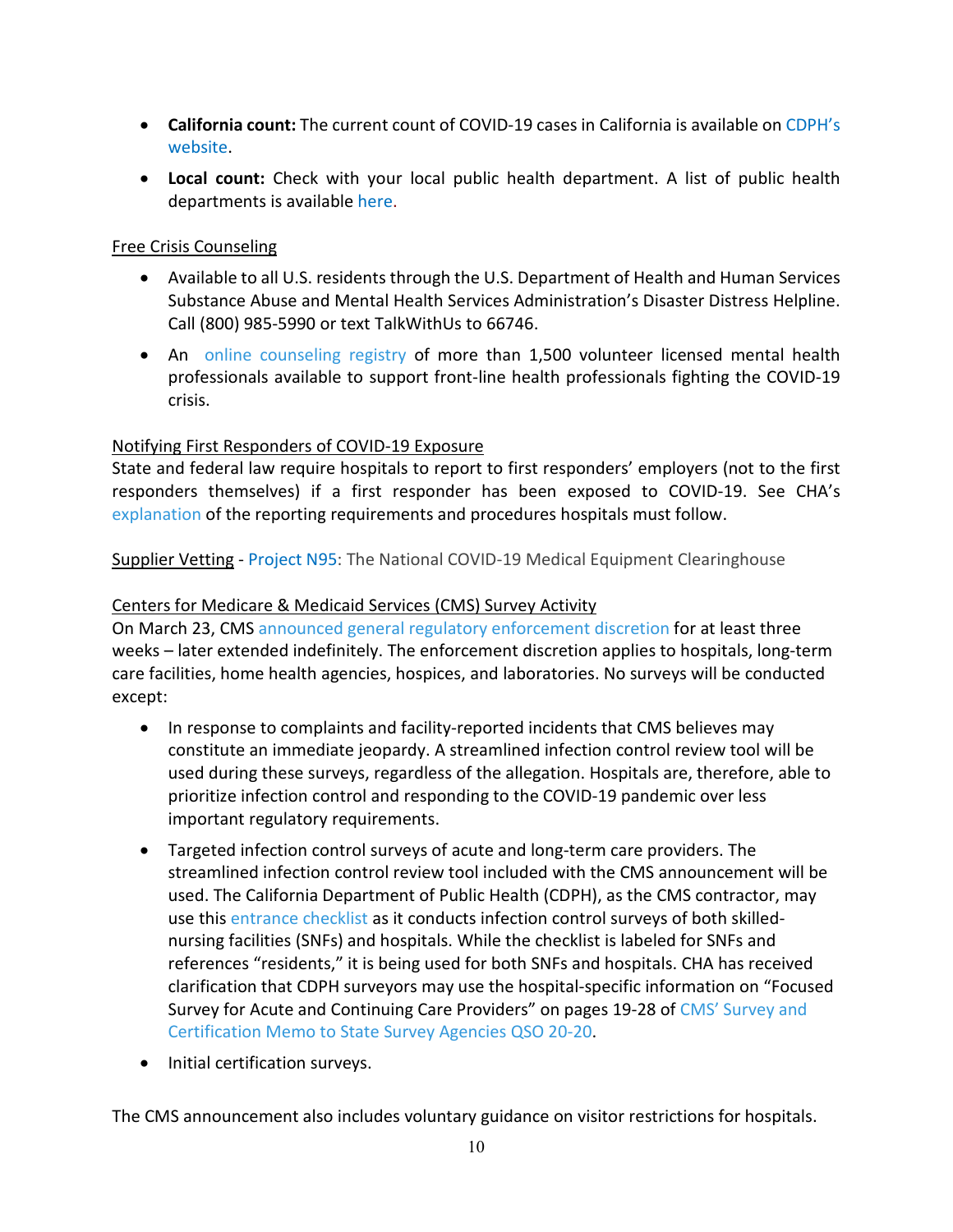In addition, CMS has issued [many waivers;](https://www.cms.gov/files/document/summary-covid-19-emergency-declaration-waivers.pdf) also CHA*'s* [list of federal waivers.](https://www.calhospital.org/sites/main/files/file-attachments/federal_waivers_4-13-20_final.pdf))

On June 1, 2020, CMS issued [a memo](https://www.cms.gov/files/document/qso-20-31-all.pdf) allowing states, at their discretion, to also perform the following hospital surveys:

- Complaint investigations that are triaged as Non-Immediate Jeopardy-High
- Revisit surveys of any facility with removed Immediate Jeopardy (but still out of compliance).

#### The Joint Commission

- All regular, on-site surveys of hospitals and other health care organizations were suspended from March 16 until June 3. Limited surveys resumed in June; see The Joint Commission (TJC) [announcement.](https://www.calhospital.org/sites/main/files/file-attachments/joint_commission_to_resume_surveying_5_27_2020_final.pdf?_cldee=Y2RldmlAY2FsaG9zcGl0YWwub3Jn&recipientid=contact-fe5edad0afc9e911a842000d3a3b4cee-57f6448bc9e94bc69eaf2d6f27a9fb8d&esid=736cc337-fda1-ea11-a812-000d3a375a4d) If an organization goes beyond its accreditation due date, accreditation status is extended, and Medicare payment status is not affected. See [TJC's customer letter](https://www.calhospital.org/sites/main/files/file-attachments/tjc_letter_4_1_2020.pdf) from April 1. Listen to CHA's June 30 [webinar](https://www.calhospital.org/on-demand-learning) with TJC describing its survey process during the pandemic.
- Data submission for accreditation (ORYX) and certification (with standardized measures) [will be optional](https://www.calhospital.org/sites/main/files/file-attachments/tjc_performance_measurement.pdf?_cldee=Y2RldmlAY2FsaG9zcGl0YWwub3Jn&recipientid=contact-fe5edad0afc9e911a842000d3a3b4cee-64d0db26575541ab9d29e55606ec3800&esid=35f42de9-7870-ea11-a811-000d3a3abdcf) for Q4 of 2019 and Q1 and Q2 of 2020.

#### DNV GL Healthcare

On June 1, DNV GL Healthcare [resumed](https://brandcentral.dnvgl.com/original/gallery/10651/files/original/cf5224338c544f1288cd3c6cdf52d605.pdf) remote annual accreditation surveys and certain followup surveys resulting from annual surveys. However, DNV GL is not yet restarting reaccreditation surveys for organizations with deemed status. This will not affect Medicare participation, and DNV GL will issue accreditation extensions if the hospital's current accreditation expires.

#### Price Gouging/Hoarding

Price gouging is illegal, and the California Attorney General is conducting surveillance on potential price gouging in the health care marketplace. If you have information or leads to share, use the Attorney General's complaint intake portal at [https://oag.ca.gov/contact/consumer-complaint-against-business-or-company.](https://oag.ca.gov/contact/consumer-complaint-against-business-or-company)

In addition, the U.S. Department of Justice and the U.S. Department of Health and Human Services are aggressively pursuing cases to prevent the hoarding or price gouging of medical supplies and drugs essential to combat COVID-19, as well as other fraud related to the pandemic. If you have been the target or victim of price gouging, or are aware of the hoarding of essential medical supplies or drugs necessary to fight the virus, please report it to the National Center for Disaster Fraud Hotline at (866) 720-5721 or via email at [disaster@leo.gov.](mailto:disaster@leo.gov) For more information, visit [www.justice.gov/coronavirus.](http://www.justice.gov/coronavirus)

#### **Additional CHA Resources**

CHA maintains a coronavirus resource web page featuring content and FAQs specific to human resources, wage and hour laws, employee health and safety, clinical concerns, Medi-Cal waivers, and more – go to https://www.calhospital.org/coronavirus. CHA has also created a